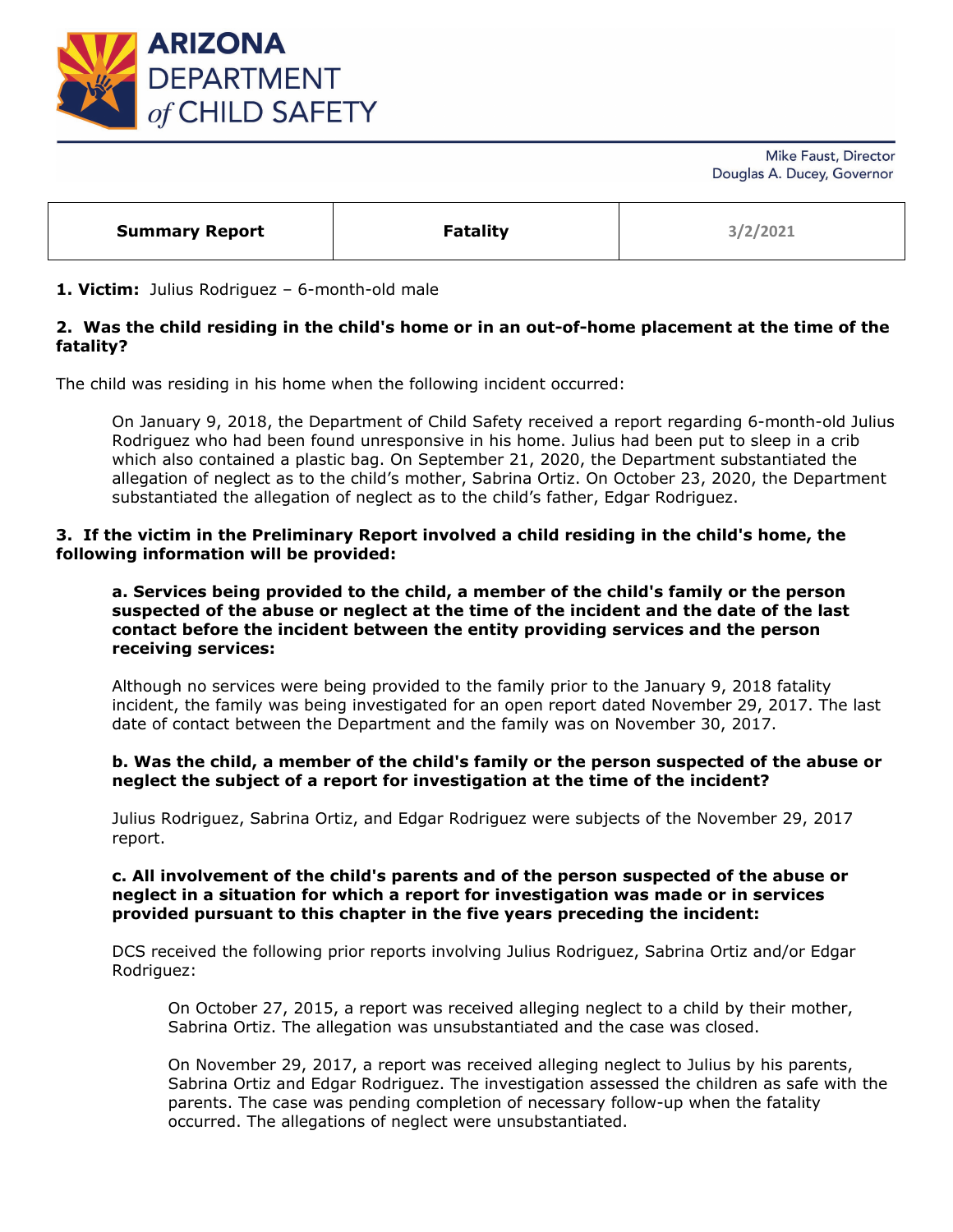

Mike Faust, Director Douglas A. Ducey, Governor

## **d. Any investigation pursuant to a report for investigation concerning the child, a member of the child's family or the person suspected of the abuse or neglect or services provided to the child or the child's family since the date of the incident involving the fatality:**

The investigation of the fatality report resulted in the other children in the home being assessed as safe with the parents. The Department substantiated the allegations of neglect as to the parents, Sabrina Ortiz and Edgar Rodriguez. There have been no subsequent reports of abuse or neglect received regarding this family.

# **4. If the victim in the Preliminary Report involved a child residing in an out-of-home placement, the following information will be provided:**

# **a. Licensing Agency:**

N/A

**b. Licensing history of the out-of-home placement, including the type of license held by the operator of the placement and the period for which the placement has been licensed:** 

N/A

**c. Summary of all violations by the licensee:** 

N/A

**d. Any other actions by the licensee or an employee of the licensee that constitute a substantial failure to protect and promote the health, safety and welfare of a child.**

N/A

## **5. Actions taken by the Department in response to the case including any changes to policy or practice and/or recommendations for further changes in policies, practices, rules or statutes:**

The Department conducted a joint investigation with the Phoenix Police Department. Following an assessment of child safety, the other children in the home were assessed as being safe with the parents. The Department substantiated the allegations of neglect as to the parents, Sabrina Ortiz and Edgar Rodriguez. There have been no subsequent reports of abuse or neglect received regarding this family.

The Department reminds all caregivers to practice safe sleep. For additional information please visit the DCS website at: [https://dcs.az.gov/Services/Safe-Sleep.](https://dcs.az.gov/Services/Safe-Sleep)

Additionally, in accordance with the DCS Strategic Plan for State Fiscal Year 2016 (FY16), multidisciplinary team (MDT) reviews of fatality and near fatality cases were implemented during the first quarter of FY16. The MDT reviews of fatality and near fatality cases, especially those with prior DCS involvement, are a key feature of the Strategic Plan and support the objective of increasing the accuracy of safety and risk assessments in investigations.

Cases are reviewed by the MDT in order to identify any systemic factors, both internal and external to the Department that may have had an impact. The Department uses the aggregate data gathered through all of the MDT reviews to assess and guide future changes and/or recommendations to policies, practices, rules or statutes. Findings from these reviews are